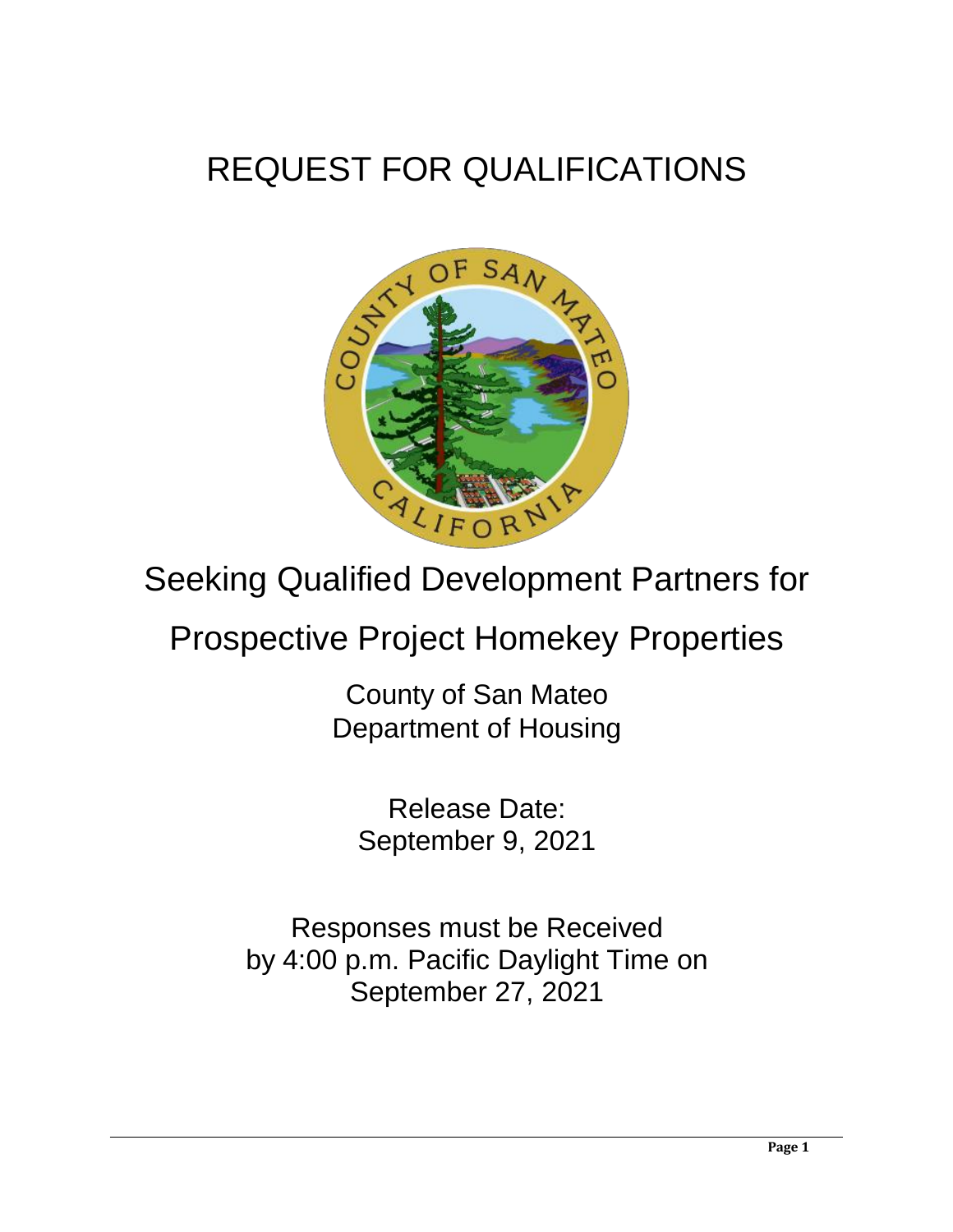## **REQUEST FOR QUALIFICATIONS**

**for**

## **Seeking Qualified Development Partners for Project Homekey Properties**

Applications must be emailed electronically to housing@smchousing.org

## **By 4:00 pm Pacific Daylight Time September 27, 2021**

## **RESPONSES WILL NOT BE ACCEPTED AFTER THIS DATE AND TIME**

#### *Note regarding the Public Records Act:*

Government Code Section 6250, *et seq.*, the California Public Records Act, defines a public record as any writing containing information relating to the conduct of the public business. The Public Records Act provides that public records shall be disclosed upon written request and that any citizen has a right to inspect any public record unless the document is exempted from disclosure.

Be advised that any contract that eventually arises from this Request For Qualifications is a public record in its entirety. Also, all information submitted in response to this Request For Qualifications is itself a public record **without exception**. Submission of any materials in response to this Request For Qualifications constitutes a waiver by the submitting party of any claim that the information is protected from disclosure. By submitting materials, (1) you are consenting to release of such materials by the County if requested under the Public Records Act without further notice to you, and (2) you agree to indemnify and hold harmless the County for release of such information.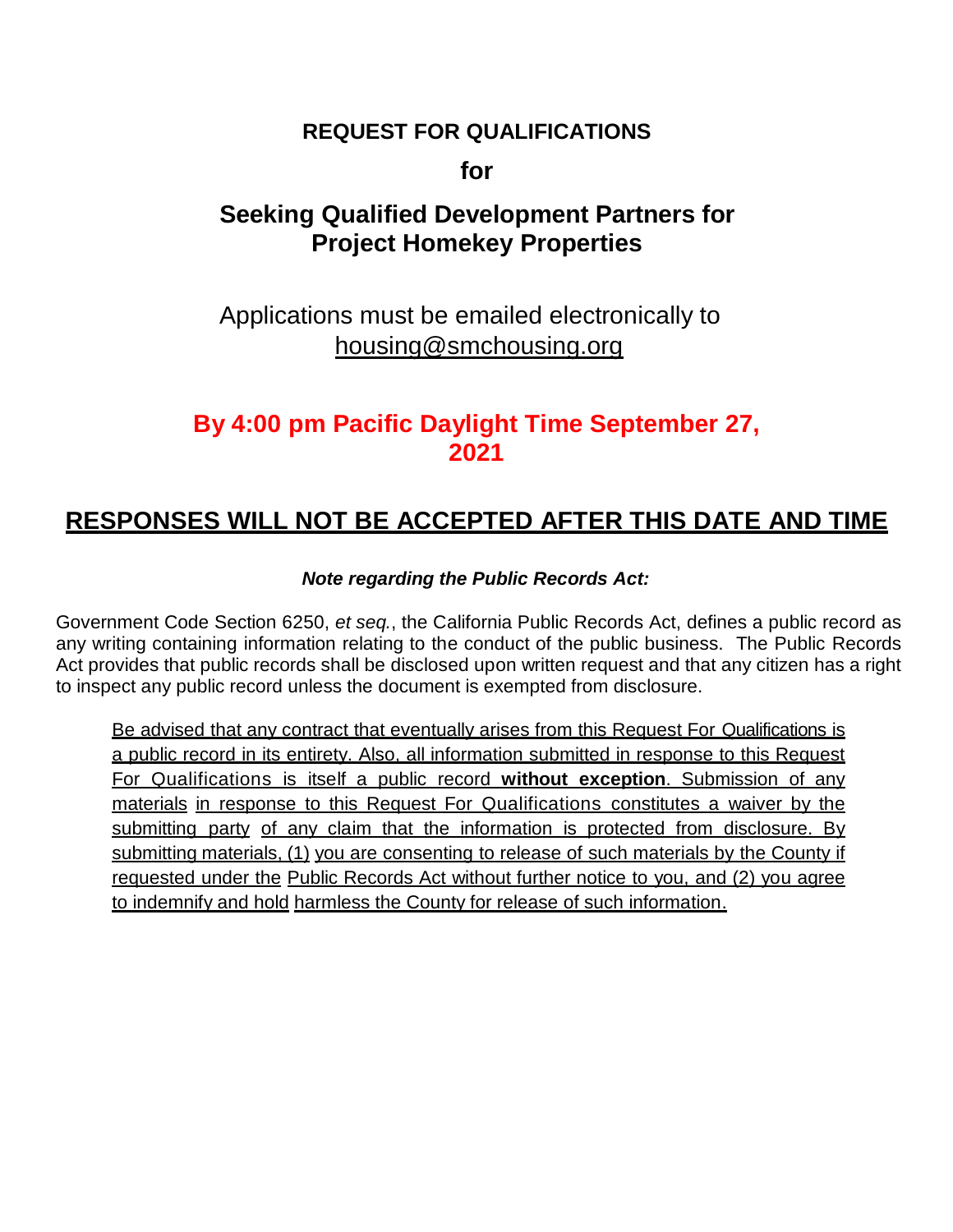#### TABLE OF CONTENTS

| Α.           |                  |  |
|--------------|------------------|--|
| $\mathsf{B}$ |                  |  |
| $\mathsf{C}$ |                  |  |
| D.           |                  |  |
| Ε.           |                  |  |
| F.           |                  |  |
| G.           |                  |  |
|              |                  |  |
| Α.           |                  |  |
| $\mathbf{B}$ |                  |  |
| $\mathsf{C}$ |                  |  |
| D.           | <b>COMMUNITY</b> |  |
|              |                  |  |
| F.           |                  |  |
|              |                  |  |

#### **SELECTION III SUBMISSION**

| A.             |  |
|----------------|--|
| <b>B.</b>      |  |
| $\mathsf{C}$ . |  |
| D.             |  |
| $F_{\perp}$    |  |
| F.             |  |
|                |  |
|                |  |
|                |  |
|                |  |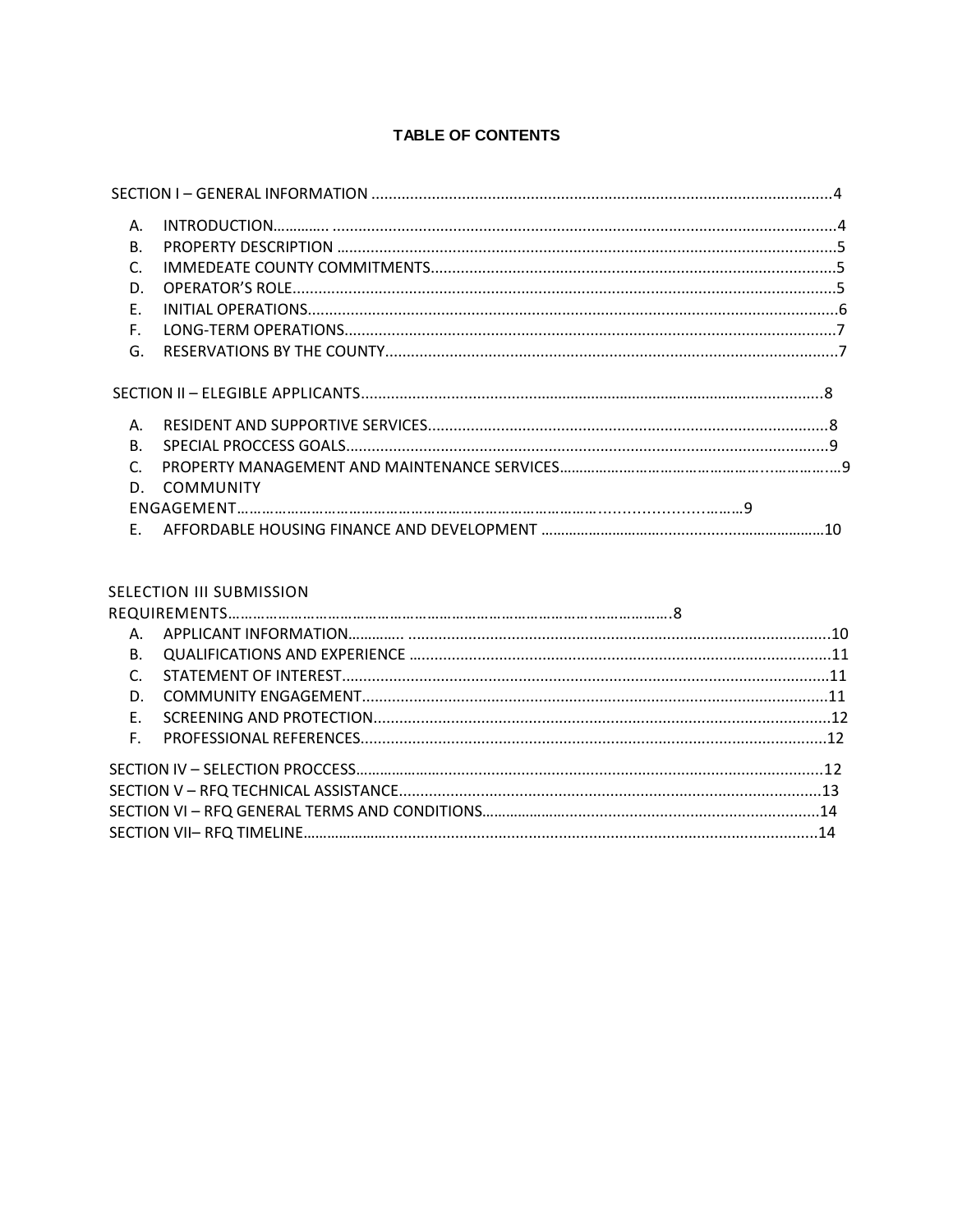## **SECTION I – GENERAL INFORMATION AND PROJECT SCOPE**

### **A. INTRODUCTION**

The State of California Department of Housing and Community Development (the "State") will make funding available through a second round of the Homekey Program in 2021. The County of San Mateo (the "County") received funding from the Homekey Program in 2020, and anticipates submitting one or more applications for funding in response to the 2021 Homekey NOFA. The County anticipates that Homekey awards will support the acquisition of a hotel property or properties to be determined at the time of Homekey application (the "Property"). In order to ensure a timely and competitive application during this second round, the County is seeking to establish a Pool of Qualified Operators (the "Pool") who can partner with the County to own and/or operate, manage, and maintain a property or properties that will be acquired in the event of a successful Homekey application. Properties subject to this RFQ will be acquired for the purpose of providing permanent affordable housing to the County's extremely low-income residents, and may include populations with specific service needs such as seniors or county clients, some of whom have experienced homelessness, are at risk of homelessness, and/or would benefit from wrap-around supportive services that can be best provided in connection with permanent affordable housing.

This Request for Qualifications (the "RFQ") contains the information needed by all entities responding to this invitation ("Applicant[s]") and sets forth the process, submission requirements, and criteria the County will use when selecting an Applicant to own and/or operate, manage, and maintain a Homekey Property and provide resident and supportive services. All submissions in response to this RFQ will become the property of the County and will be considered public records. As such, they may be subject to public review.

In its efforts to provide permanent supportive housing for some of the County's most vulnerable residents; extremely low-income ("ELI") households, extremely low-income seniors, County clients, and those experiencing homelessness, the County is soliciting Statements of Qualification ("SOQ") from entities with broad experience owning, operating, managing, and maintaining affordable housing and providing high-quality resident services and supportive services. The County anticipates residents at the Property will include persons and households with ELI or LI incomes (defined as up to 30% and 60% of the Area Median Income respectively), and may include senior citizens, 62+ years in age, individuals and households who may have experienced homelessness or be at risk, which may include individuals currently housed independently in hotel rooms leased by the County, individuals receiving wrap-around services through programs like the County's Whole Person Care program, medically-frail seniors enrolled in the County's Community Care Settings program, and other vulnerable persons. A primary focus of the SOQ reviews will be on the quality of resident and supportive services that Applicants provide to residents in the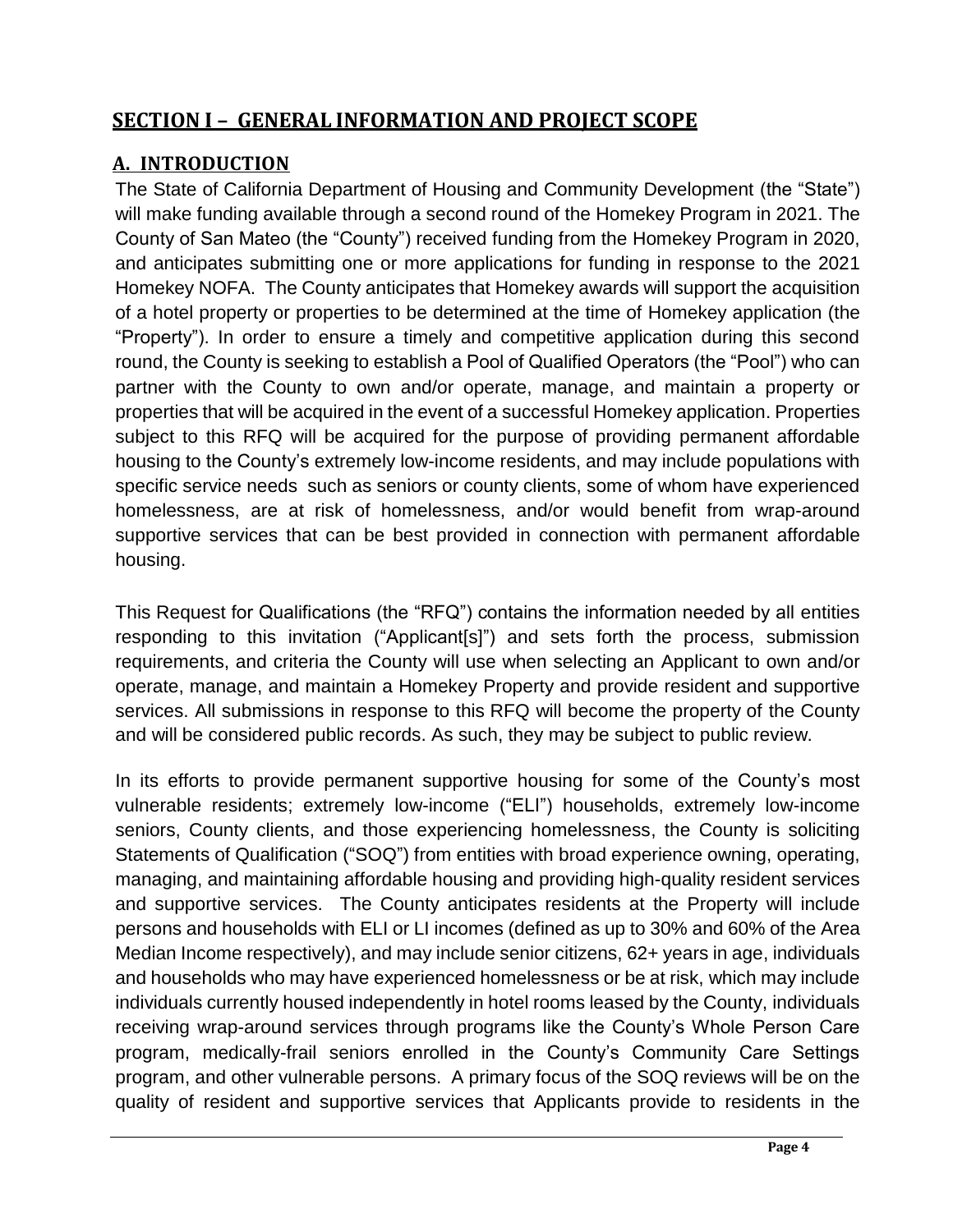properties they currently manage and their experience coordinating enriched services with County agencies and contracted providers.

In order to support any prospective Homekey application, a qualified Operator may be selected from the Pool. The County shall enter into a simple Exclusive Negotiating Agreement with the Operator and immediately begin negotiating terms of an operating agreement, joint venture agreement, Lease, or other master agreement between Operator and County, operating and maintenance plans, plans for target populations, and resident and supportive services plans

#### **B. P R O P E R T Y DESCRIPTION**

The specific property or properties to be acquired is to be determined based on total Homekey funds awarded and the availability of properties at that time. Past properties acquired with Project Homekey have been 75 and 95 units over multiple floors and included parking and common areas.

Property condition reports will be made available to applicants before any final agreements will be executed. Applicants will be strongly encouraged to review this report as well as an appraisal, environmental site assessment, and floor plans that will be available upon request..

### **C. IMMEDIATE COUNTY COMMITMENTS**

Applicants are **strongly encouraged** to familiarize themselves with the guidelines and requirements of the State's past Homekey program as compliance with applicable state guidelines will be required in connection with the Property's operation as permanent affordable housing.

County expects to work closely with the selected Operator to identify additional sources of funding deemed necessary to support operations and/or capital needs, as further described in Section I(D).

#### **D. OPERATOR'S ROLE**

Applicants and the Operator may be one entity or may be made up of a team of entities as described in Section II. The County and the Operator will explore an appropriate relationship structure in advance of preparing a Homekey Application, or upon award of Homekey funding and may enter into a joint venture agreement or lease agreement or other possible ownership and management structures based on a joint evaluations of various options.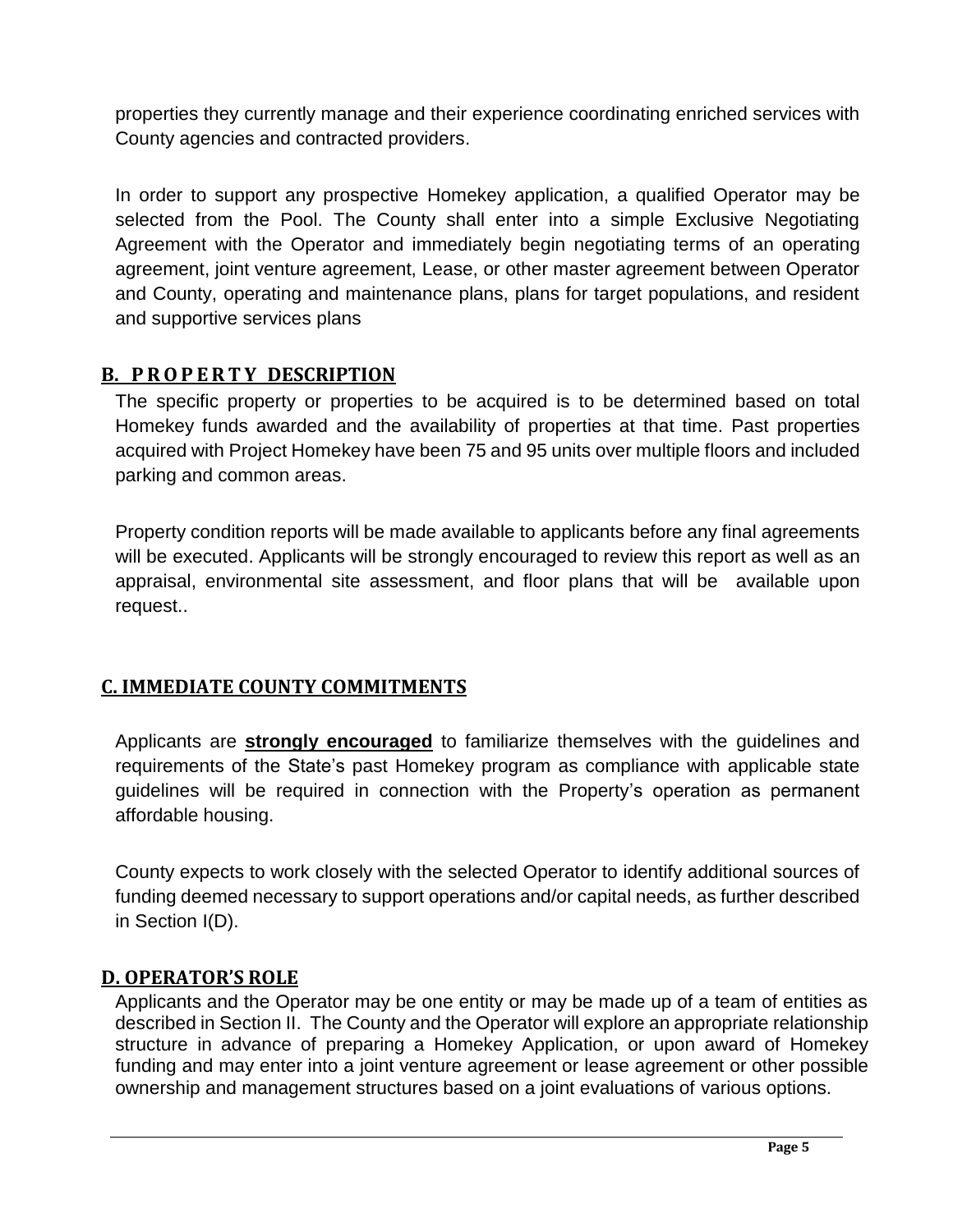The County anticipates that the Operator will be fully, actively, and monetarily responsible for all Property operations including maintaining a balanced budget and forward-looking projections; all property management activities including lease-up, administering a preference for San Mateo County residents, working with County referral agencies, collection of rent, enforcement of house rules and tenant lease requirements, accounting, bookkeeping, and reporting as applicable; all maintenance and upkeep of the Property; and provision of robust resident and supportive services appropriate for extremely low income individuals and households and those who have experienced homelessness which shall include coordination with residents, County service agencies, and contracted nonprofit service providers to all ensure residents are provided access to the services they need to live independently at the Property with dignity and in compliance with tenant lease terms and the Operator's rules for residency. The Operator will be expected to indemnify, defend, and hold the County harmless from and against any and all liabilities, losses, costs, claims, judgments, settlements, damages, liens, fines, penalties and expenses in a manner typical arrangements for affordable housing development and operation.

### **E. INITIAL OPERATIONS**

Initial Tenure: After selection of the Operator, the County may propose entering into a lease, joint venture, limited partnership, or other agreement with the Operator. Any initial agreement is expected to be approximately ten (10) years in length with option to extend upon the mutual consent of County and Operator. Any initial agreement would require only a nominal lease or occupancy payment. The County anticipates that the Property will be acquired by the County free of any debt service requirements, and the County will not assign any responsibility for debt service to Operator without consent.

Regulatory Agreement: At or near the time of Lease execution and in compliance with the requirements of the Homekey program, the County shall record a 55-year regulatory agreement on the Property restricting its use as affordable housing.

Lease-Up: Upon signing the Lease, the Operator may begin lease-up of the Property to meet the anticipated Homekey deadline to achieve 50% occupancy 120 days after acquisition and 100% occupancy 180 days post-acquisition. The Operator and the County shall work together closely to include targeted populations including those currently housed independently in hotel rooms leased by the County, those receiving wrap-around services through programs like the County's Whole Person Care program, medically-frail seniors enrolled in the County's Community Care Settings program, and other vulnerable persons referred by the County.

Tenant Rents: As noted, all tenants will be ELI or LI with maximum income of 60% AMI, including formerly homeless and at-risk seniors. The County expects many, if not most residents are likely to have only fixed SSI/SSD incomes or no income. The County expects the Operator to underwrite the project assuming tenants will pay only 30% of their income toward rent and will work with the Operator to appropriately describe and document the rent structure.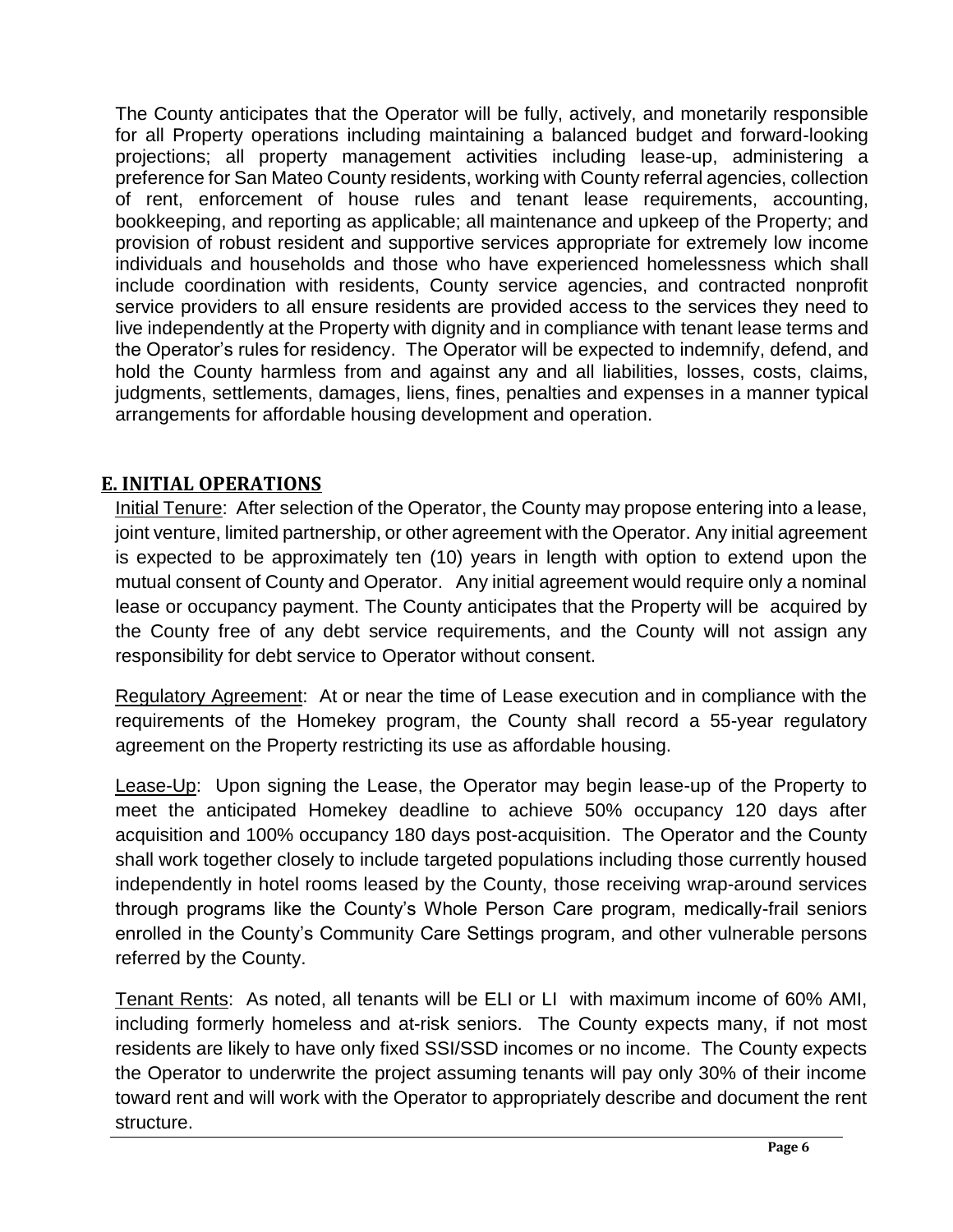Funds for Operations: The County and the Operator will work together closely to plan and finance an operating plan which may involve various short and long term strategies. The County is committed to ensuring that the Property can be operated and maintained at a high level throughout the 55-year regulatory period and beyond. While the Operator will have no debt service responsibilities in connection with the County's acquisition of the Property, the County is aware of the financial challenge of operating a permanent supportive housing property and providing robust services while leasing it exclusively to LI and ELI households.

At or shortly after the time of an initial lease or agreement execution, thethe Operator will be expected to demonstrate a sufficient operating and services reserve for the initial period (the "Capitalized Operating and Services Reserve" or "COSR"). DOH will consider novel or innovated strategies to meet this requirement. Due to a high utilization rate, housing vouchers of any type are not expected to be available from the Housing Authority of the County of San Mateo. the Department of Housing .

During an initial operating period, the County and the Operator shall work together to pursue and structure financing for the full 10-year initial operating period. Opportunities for consideration may include rental assistance from the Housing Authority of the County of San Mateo (HACSM), additional capitalized County funds from the County's Affordable Housing Fund, State or Federal rental assistance, State, Federal, philanthropic, or privately financed reserves, and other resources.

## **F. LO NG-T ERM O PERATI ONS**

The County expects that the selected Operator will be interested in refinancing and recapitalizing the Property and pursuing Low Income Housing Tax Credits (LIHTC) and/or other resources in the future, particularly after expiration of the 10-year hold period, to generate revenue for any necessary renovations and ensure adequate funding of reserves for ongoing operations. The County would expect to support the Operator in such efforts, assuming high-quality operations and service provision by the Operator prior to refinancing.

## **G. RESERVATIONS OF RIGHTS BY THE COUNTY**

The issuance of this RFQ does not constitute an agreement by the County that any contract will actually be entered into by the County. The County expressly reserves the right at any time to:

• Waive or correct any defect or informality in any response, proposal, or proposal procedure;

- Reject any or all qualifications;
- Reissue a Request for Qualifications;

• Prior to submission deadline for proposals, modify all or any portion of the selection procedures, including deadlines for accepting responses, the specifications or requirements for any materials, equipment or services to be provided under this RFQ, or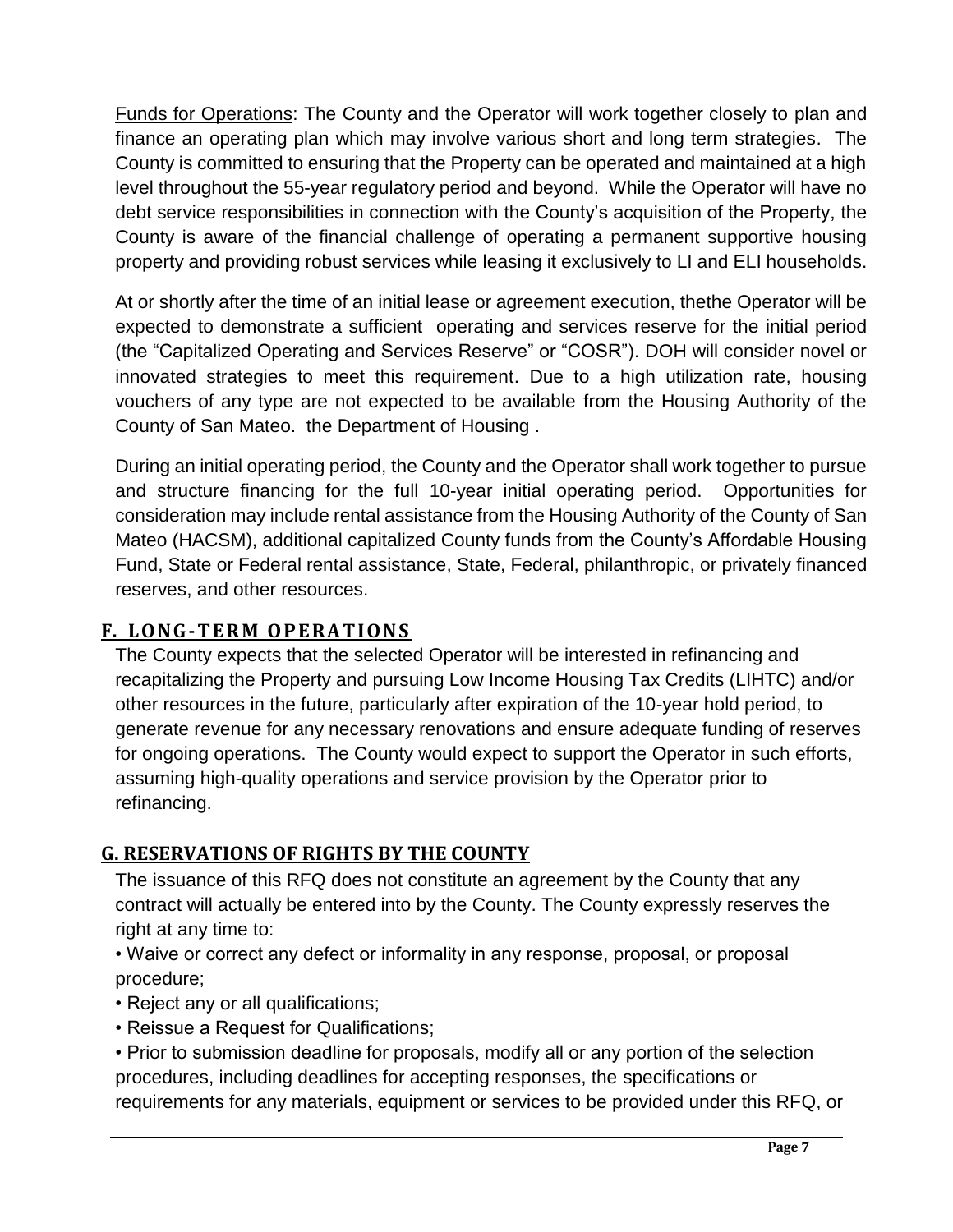the requirements for contents or format of the proposals;

• Procure any materials, equipment or services specified in this RFQ by any other means; or

• Determine that no project will be pursued.

#### **SECTION II – ELIGIBLE APPLICANTS**

The County is seeking an Operator capable of providing the full-service management, operations, maintenance, and services scope of work described in Section I(D). Applicants may be a single nonprofit or for-profit entity or a team of such entities and must present experience managing, operating, and maintaining affordable properties and providing services to extremely low-income households and individuals who have experienced homelessness who would benefit from supportive services in connection with permanent affordable housing. Applicants may be one entity capable of evidencing the full range of required expertise or may include a team of entities that together provide the required experience. Applicant teams must designate one lead organization and a primary contact person from the lead organization to receive communications from the County.

To be considered eligible, Applicants will be expected to evidence deep experience and familiarity with the following subject areas through their SOQ submissions.

#### <u>A. RESIDENT AND SUPPORTIVE SERVICES</u>

Applicants must have documented experience providing successful on-site resident and supportive services to LI and ELI households, LI and ELI seniors, persons that have experienced homelessness, and other vulnerable populations. Such experience might typically include, but is not limited to:

- Preparing and fulfilling comprehensive person-centered resident services plans,
- Preparing and fulfilling supportive services and service coordination plans,
- Hiring, training, and managing staff that provide high-quality resident services and thoughtfully coordinate supportive services with providers,
- Staying abreast of opportunities to partner with nearby service providers and amenities, and ensuring residents are linked with services they need to thrive,
- Providing onsite care coordination services to help residents maintain independent housing (e.g., caregiving, rep payee, social security, transportation, etc.),
- Providing financial literacy and related programs, including for for seniors,
- Providing safe and supportive environments for persons who identify as LGBTQ+,
- Working with individuals and seniors who may have multiple types of service needs (health + mental health, etc.),
- Offering regular community engagement programs for seniors,
- Providing move-in assistance including help with PG&E and other services, and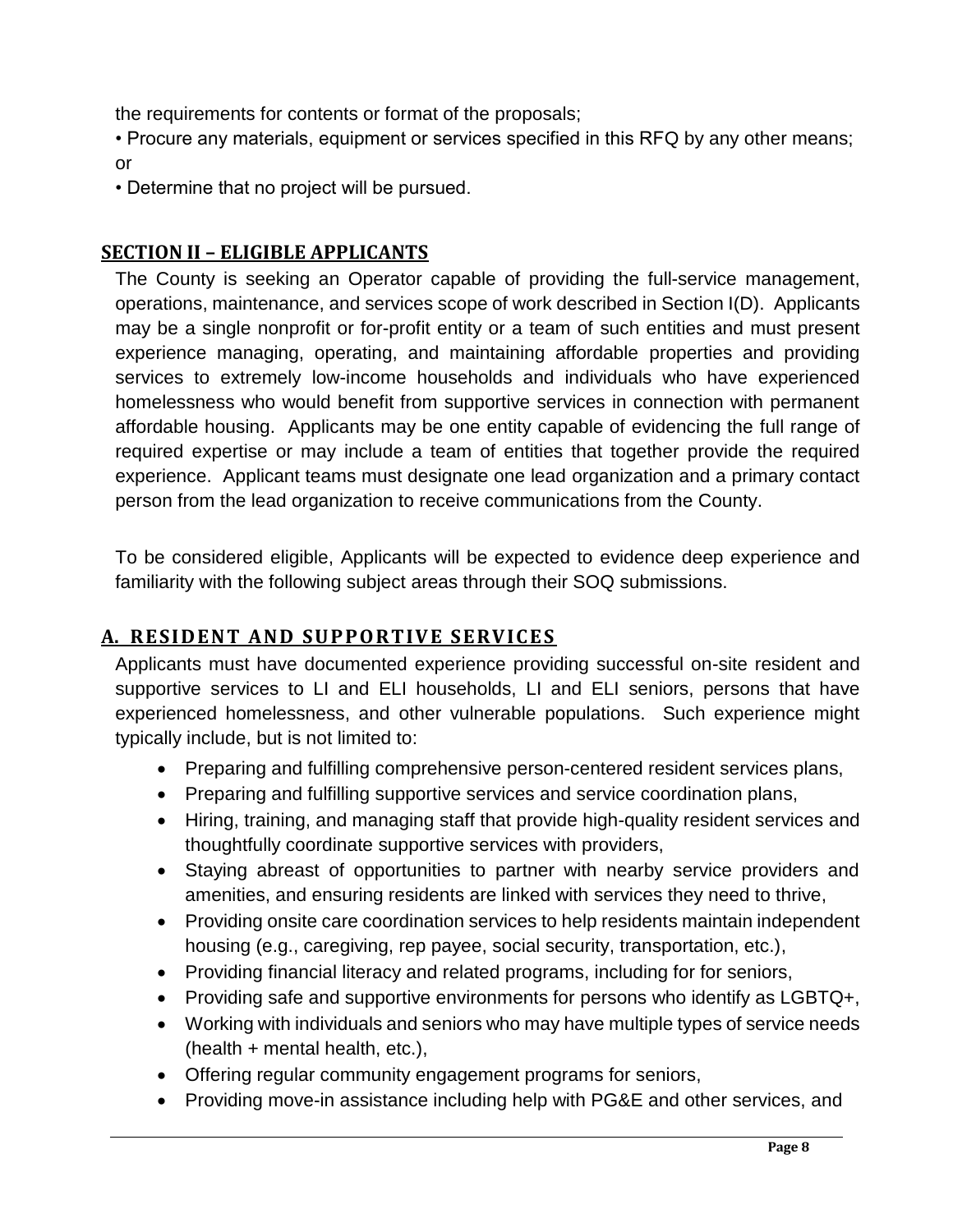• Working closely with community advisory committees and engaging volunteers.

### **B. SPECIAL PROCESS GOALS**

Applicants should demonstrate experience and thoughtfulness with the following special goals in connection with providing housing for ELI households and households who have experienced homelessness or are at risk:

- Eliminating or reducing barriers to accessing housing that may present challenges for ELI persons, like eliminating aggressive credit checks, providing a significant number of accessible and adaptable units, etc., and
- Working closely with County referral agencies to "screen in" residents who might typically be screened out of housing opportunities that do not directly connect housing and supportive services

## **C. PROPERTY MANAGEMENT AND MAINTENANCE SERVICES**

Applicants should demonstrate significant experience with the following property management and maintenance issues and tasks:

- Marketing and tenant recruitment for affordable housing,
- Administering a county preference,
- Cultural competency for working with tenants of diverse backgrounds, sexual orientation, etc.,
- Property upkeep and on-going maintenance,
- Asset management and budget development,
- Accounting and bookkeeping,
- Enforcement of house rules and lease terms,
- Property insurance,
- Financial and performance reporting,
- Hiring, training, and managing staff, and
- Working closely and cooperatively with a governmental entity owner and tenant referral agencies.

#### **D. COMMUNITY ENGAGEMENT**

Applicants must evidence significant and successful stakeholder outreach and engagement experience, including:

- Collaborating with neighbors and community groups, including community advisory committees, both prior to occupancy and during ongoing project operations,
- Preparing and implementing thoughtful community engagement plans, and
- Demonstrating a commitment to long-term maintenance of community relationships and a track record doing so.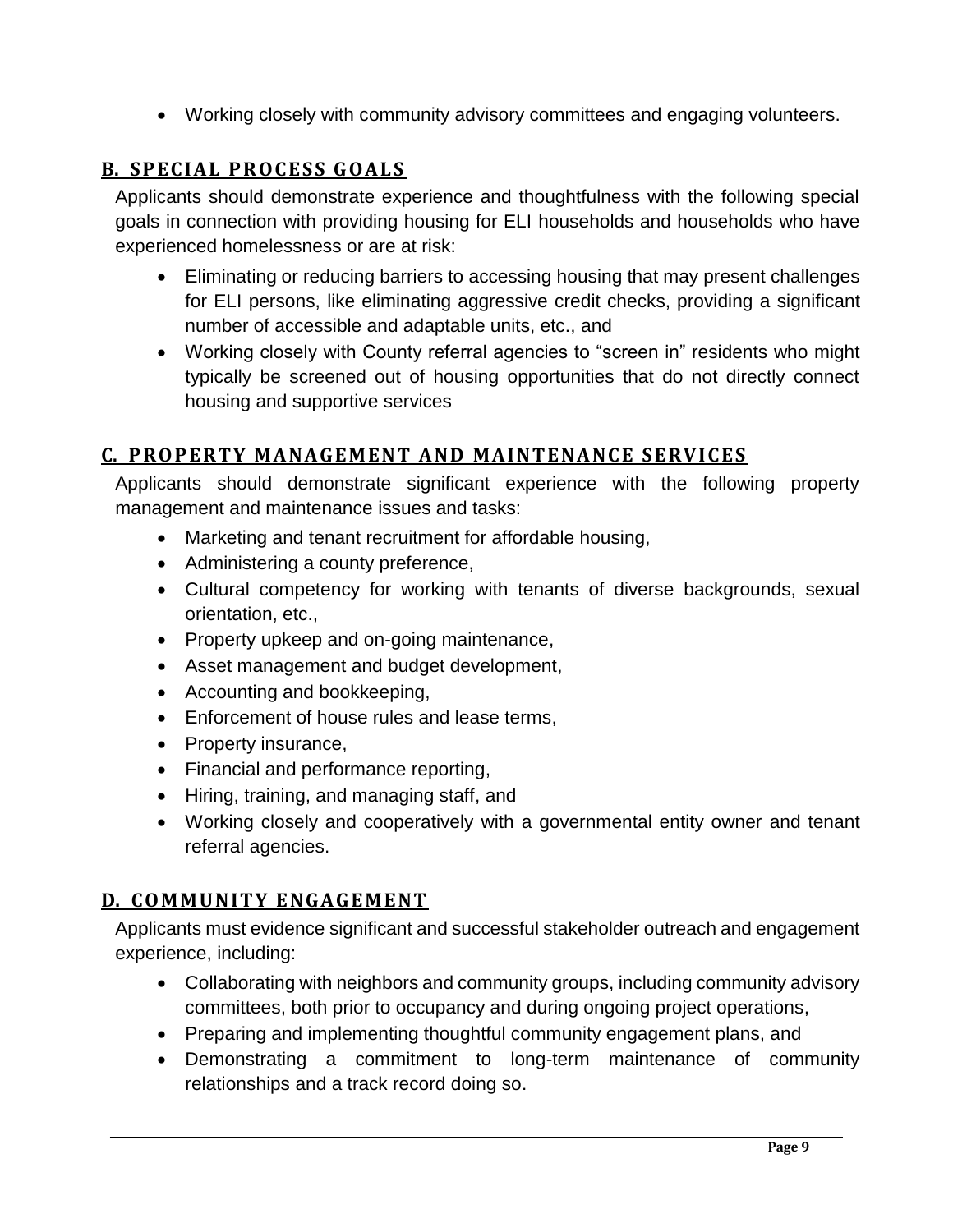## **E. AFFORDABLE HOUSING FINANCE AND DEVELOPMENT**

Applicants should demonstrate significant experience acquiring, financing, developing, and renovating affordable housing, including:

- Working closely with government entities to craft financial plans and creative solutions to underwriting challenges,
- Pursuing sources of city, County, State, Federal, philanthropic, and private leveraged financing,
- Designing, constructing, and renovating high-quality affordable housing, and
- Operating affordable housing under various forms of ownership/control (deed ownership, ground lease, building lease, etc.).

## **SECTION III – SUBMISSION REQUIREMENTS / STATEMENT OF QUALIFICATIONS**

A Statement of Qualifications (RFQ application) must include the following information in sufficient detail to demonstrate Applicant's experience and skill operating, managing, and maintaining properties with extremely low-income households residents including individuals who have experienced homelessness, are at risk of homelessness, and/or other vulnerable populations, and providing resident and supportive services to the residents. Each SOQ must contain the information discussed below. For the purposes of this application, consider the Property to be a 1-building containing 60 units.

Please note that applications must be submitted to the Department of Housing via email as described in Section VIII.

## **A. APPLICANT INFORMATION**

1) Identification. Business name and principal contact person, including office location, address, telephone number, website and email. In the case of applications submitted by an Applicant team, the team must submit this information for each involved entity and designate one lead organization and a primary contact person from the lead organization.

2) History. Briefly describe the Applicant's history, the names of the Board of Directors if any, number of years in business, and description of services the entity provides. In the case of applications submitted by an Applicant team, each organization included as a member of the applicant team must provide this information.

3) Team Organization and Roles. Describe proposed team organization and staffing plan for the project indicating the roles and responsibilities of each team member entity and involved staff member.

### **B. QUALIFICATIONS AND EXPERIENCE**

1) Ownership and Development. Describe the Applicant's qualifications and experience developing, acquiring, owning, or long-term leasing affordable multi-family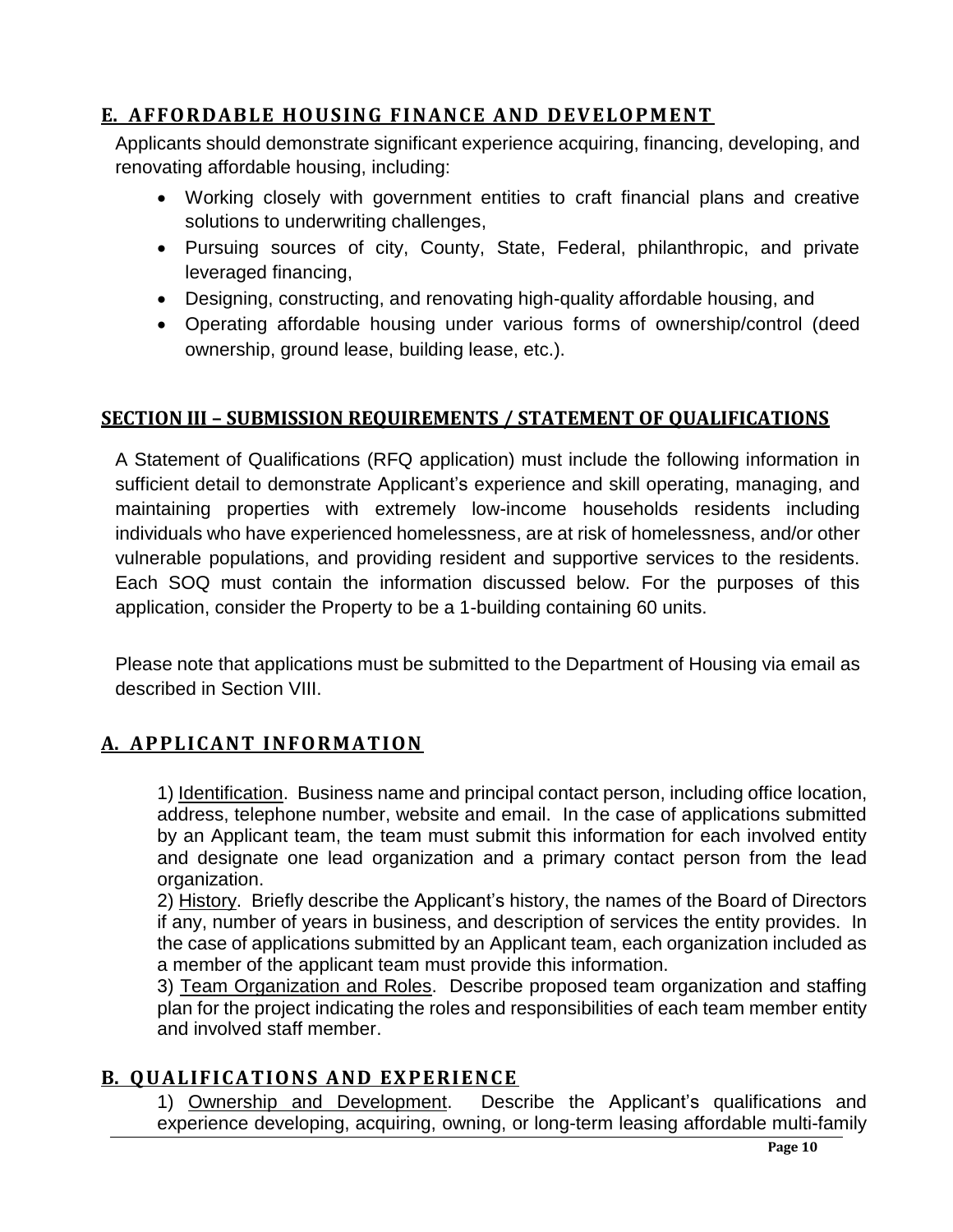rental properties whose primary resident population is low-income, especially ELI households who had experienced homelessness, were at risk, seniors, persons who identify as LGBTQ+, and other vulnerable populations. (Up to one page, singlespaced, 11-point font.)

2) Property Management. Describe the Applicant's qualifications and experience leasing-up and managing affordable multi-family rental properties whose primary resident population is low-income, especially ELI households who had experienced homelessness, were at risk, seniors, persons who identify as LGBTQ+, and other vulnerable populations. (Up to one page, single-spaced, 11-point font.)

3) Resident and Senior Services. Describe the Applicant's qualifications and experience providing resident services and supportive services for low-income households, especially ELI households, senior households, and/or households who had experienced homelessness, were at risk, who identify as LGBTQ+, and other vulnerable populations and coordinating such services with County case managers and contracted providers. (Up to one page, single-spaced, 11-point font.)

4) Comparable Projects List. Include a list of comparable projects, including, at a minimum, the project name, address, number of units, target populations, and targeted incomes by AMI and bedroom count.

5) Comparable Projects Narrative. Choose up to three comparable projects from the list above and provide a narrative description of the project(s), describing similarities to the current proposal and the Applicant's experience and success at the project(s) that best demonstrate the background necessary to successfully operate the Property. (Up to one page, single-spaced, 11-point font.)

6) Comparable Projects Performance. Complete and include the form "Three Project RE Performance" to summarize the last two years' financial performance of the projects described in the "Comparable Projects Narrative" above. The form can be found on the RFQ landing page on the DOH webpage.

### **C. STATEMENT OF INTEREST**

Provide a maximum one-page narrative, single spaced, 11-point font, describing what the Applicant believes are the biggest opportunities to be pursued through the conversion of a hotel property to permanent affordable housing for formerly homeless, ELI, and LI households, and what will be the biggest challenges to bringing these opportunities to fruition. Please describe the preferred ownership and partnership structure for the project, any such structures that the Applicant would exclude, and any relevant contingencies thereof Please also describe any promising leads for addressing those challenges.

#### **D. COMMUNITY ENGAGEMENT**

Neighboring communities may be invested in ensuring the Property is successfully operated as affordable housing for LI and ELI households, and may have a wellorganized community association to help coordinate communications. Please describe Applicant's experience and skill collaborating with neighbors and community groups, including community advisory committees, and discuss how Applicant would propose engaging community stakeholders in the planning and ongoing operations of the Property (up to one page, single-spaced, 11-point font).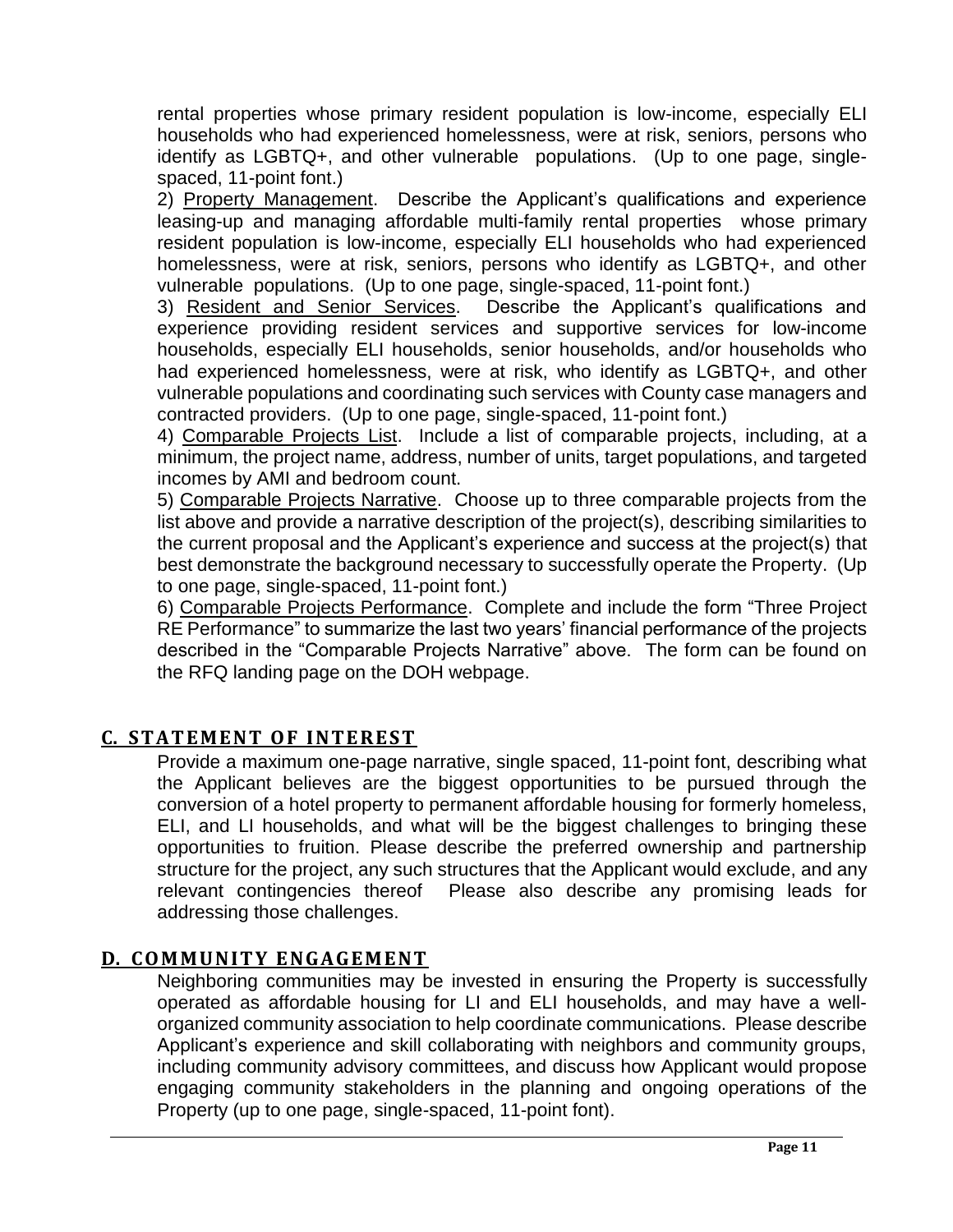#### **E. SCREENING AND PROTECTIONS**

On a maximum of one page, single spaced, 11-point font, describe the Applicant's plans for screening tenants for occupancy at the Property including opportunities for "screening in" potential residents who may have previously been "screened out" of other housing opportunities due to histories of homelessness; discrimination based on race, ethnicity, disability, sexual orientation, gender identification, and other protected distinctions; and/or extremely low incomes and credit history. Include a statement about the Applicant's commitment to adopting the County's Housing First policies. Describe the Applicant's processes for handling violations of lease requirements and house rules and how the Applicant would intend to apply them at the Property. Please also describe the Applicant's experience implementing precautions to protect vulnerable residents and ensure seniors with a heightened risk for COVID-19 complications are protected at properties under their management and control.

#### **F. PROF ESSIO NAL REF ERENCES**

Please provide contact information for at least three (3) references that can attest to the Applicant's experience and ability to successfully operate, manage, maintain and provide services at a similarly sized property with comparable resident populations.

### **SECTION IV – SELECTION PROCESS**

A selection committee consisting of, at a minimum, County Housing and Human Services, staff will review the submitted applications. Based upon a review of the SOQs, qualified Applicants will be invited for interviews and to further discuss their qualifications and proposals. Applicants who submit competitive proposals and are determined to be qualified by the selection committee will enter the Pool. In advance of preparing a Homekey Application, the County and a Qualified Operator will explore an appropriate ownership relationship. Upon the success of a County Homekey application, The County and the selected qualified Applicant will need to negotiate a master agreement or Lease and likely other agreements that will require approval by the Board.

The table below provides a summary of the factors upon which Applicants will be evaluated and scored in this RFQ.

| <b>EVALUATION FACTORS</b>                                            | <b>POSSIBLE POINTS</b> |
|----------------------------------------------------------------------|------------------------|
| Experience operating, managing, and maintaining 40-100 unit          | 40                     |
| multifamily affordable housing properties in the nine (9) county     |                        |
| Bay Area, with special attention given to San Mateo County           |                        |
| experience and to experience with properties housing ELI             |                        |
| households, senior households, individuals who have experienced      |                        |
| homelessness, were at risk, and/or other vulnerable populations.     |                        |
| Experience financing, developing, renovating, and refinancing        | 10                     |
| multifamily affordable housing properties, including obtaining       |                        |
| LIHTC, in the nine (9) county Bay Area, with special attention given |                        |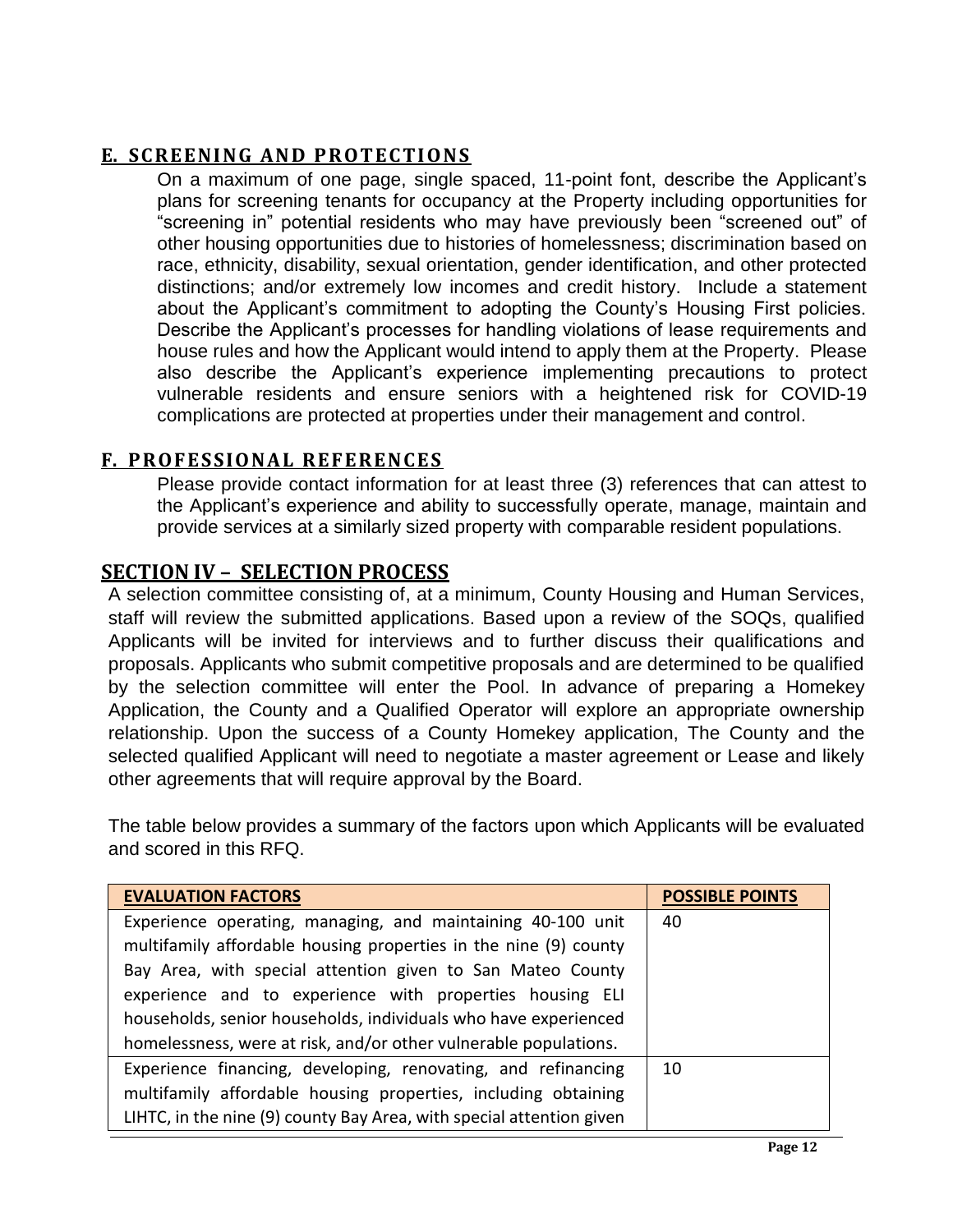| to San Mateo County experience.                                     |     |
|---------------------------------------------------------------------|-----|
| Experience engaging with neighbors, community organizations,        | 10  |
| and other stakeholders; and strength and thoughtfulness of          |     |
| Community Engagement Plan.                                          |     |
| Experience working with County of San Mateo Dept. of Housing.       | 5   |
| Applicant's experience providing resident services and              | 15  |
| coordination of supportive services in the nine (9) county Bay Area |     |
| with special attention given to San Mateo County experience and     |     |
| to experience providing services to ELI households, senior          |     |
| households, individuals who have experienced homelessness,          |     |
| were at risk, and/or other vulnerable populations.                  |     |
| Quality, strength and thoughtfulness of Applicant's plans for       | 10  |
| resident screening, enforcement of rules, and resident              |     |
| protections.                                                        |     |
| Overall quality and effort reflected in the Statement of            | 10  |
| Qualifications submittal.                                           |     |
| <b>Total Points</b>                                                 | 100 |

## **SECTION V – RFQ TECHNICAL ASSISTANCE**

Questions Regarding the RFQ. Questions may be sent to County staff via email at HK2*Questions@smchousing.org*. Questions posed via email along with responses from County staff will be posted on the County Department of Housing website at housing.smcgov.org under the "NOFAs, bids & proposals" dropdown menu until one week prior to the submission deadline.

MS Teams Assistance Session. The County will provide technical assistance and respond to questions during a Zoom session On September 25<sup>th</sup>, 2021. The date and time along with information to access the technical assistance session will be posted on the County Department of Housing website at housing.smcgov.org under the "NOFAs, bids & proposals" dropdown menu. The County will endeavor to post written responses to all questions and answers discussed at the technical assistance session at the same web location.

## **SECTION VI – GENERAL TERMS AND CONDITIONS**

If changes to the RFQ are warranted, they will be posted to the Department's website at housing.smcgov.org. It is the responsibility of each Applicant to check the website for changes and/or clarifications to the RFQ prior to submitting a response.

Read all Instructions. Read the entire RFQ and all attachments before preparing your response.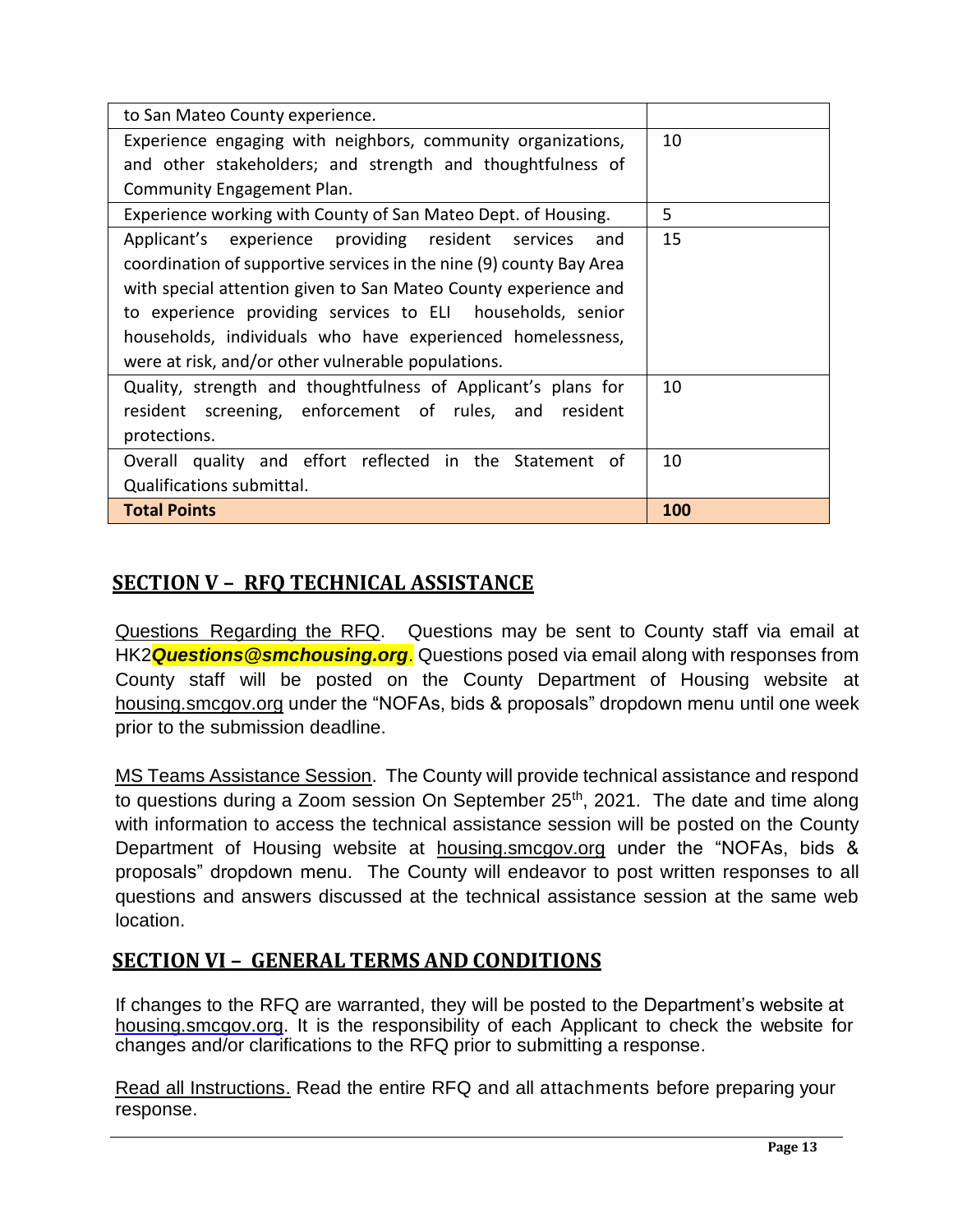Miscellaneous. This RFQ is not a commitment or contract of any kind. The County reserves the right to negotiate with the selected Applicant as recommended by the selection committee, neighborhood panel, and Board of Supervisors. The County reserves the right to accept and award a recommended Applicant as described in this RFQ or to reject all applications. All submissions in response to this RFQ will become the property of the County and will be considered public records. As such, they may be subject to public review.

## **SECTION VII – RFQ TIMELINE**

This section describes the RFQ and project timeline in keeping with Homekey program deadlines. Please note the timeline is subject to change at any time at the County's discretion, and the County will post any such changes at the RFQ landing page on the DOH website. Please further note that any adjustments the State may provide regarding Homekey deadlines are not included in this table.

| <b>FVFNT</b>                                                                    | <b>TARGET DATE</b>                       |
|---------------------------------------------------------------------------------|------------------------------------------|
| 1. RFQ Release                                                                  | September 9, 2021                        |
| 2. MS Teams Technical Assistance<br>(Times will be<br>posted on DOH website)    | September 15 2021<br>(check DOH website) |
| 3. Panel Pre-proposal Q&A Session (Times will be<br>posted on DOH website)      | September 22 2021<br>(check DOH website) |
| 4. RFQ Response Deadline<br>(Responses Must be Submitted by 1:00 p.m.)          | September 27                             |
| 5. Selection Panel Presentations & Interviews 10:00am<br>Microst Team link here | October 1, 2021                          |
| 6. Operator Pool Selection and Award letters                                    | October 4, 2021                          |
| 7. Project Homekey Applications                                                 | TBD                                      |

## **SECTION VII – SOQ SUBMISSION**

Statements of Qualifications must be submitted **by email** to [housing@smchousing.org](mailto:housing@smchousing.org) by 4**:00 p.m. PDT on September 27**, 2021.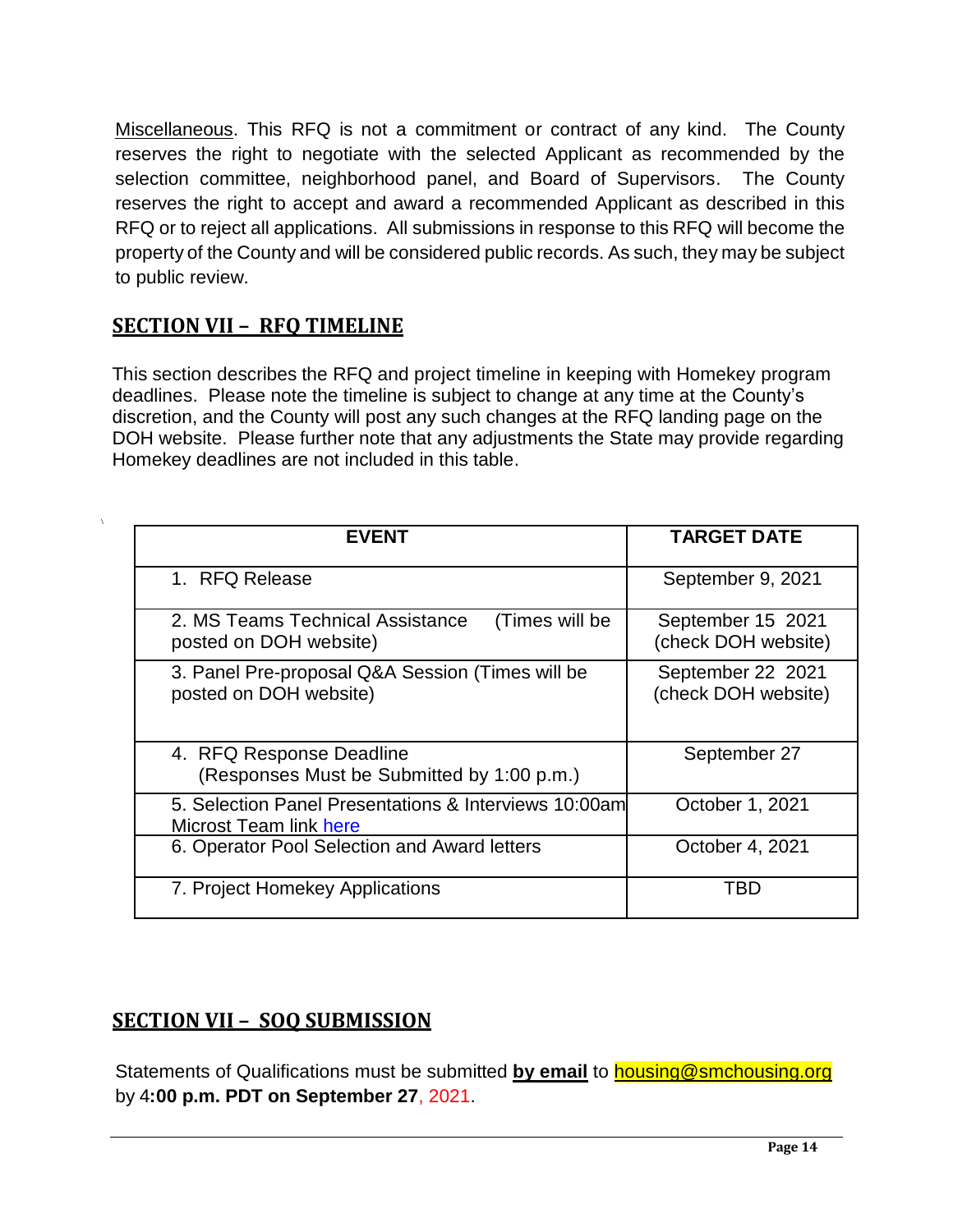Please note the County highly recommends applicants send multiple email messages, if necessary, to keep each email below 10MB in size in order to ensure delivery.